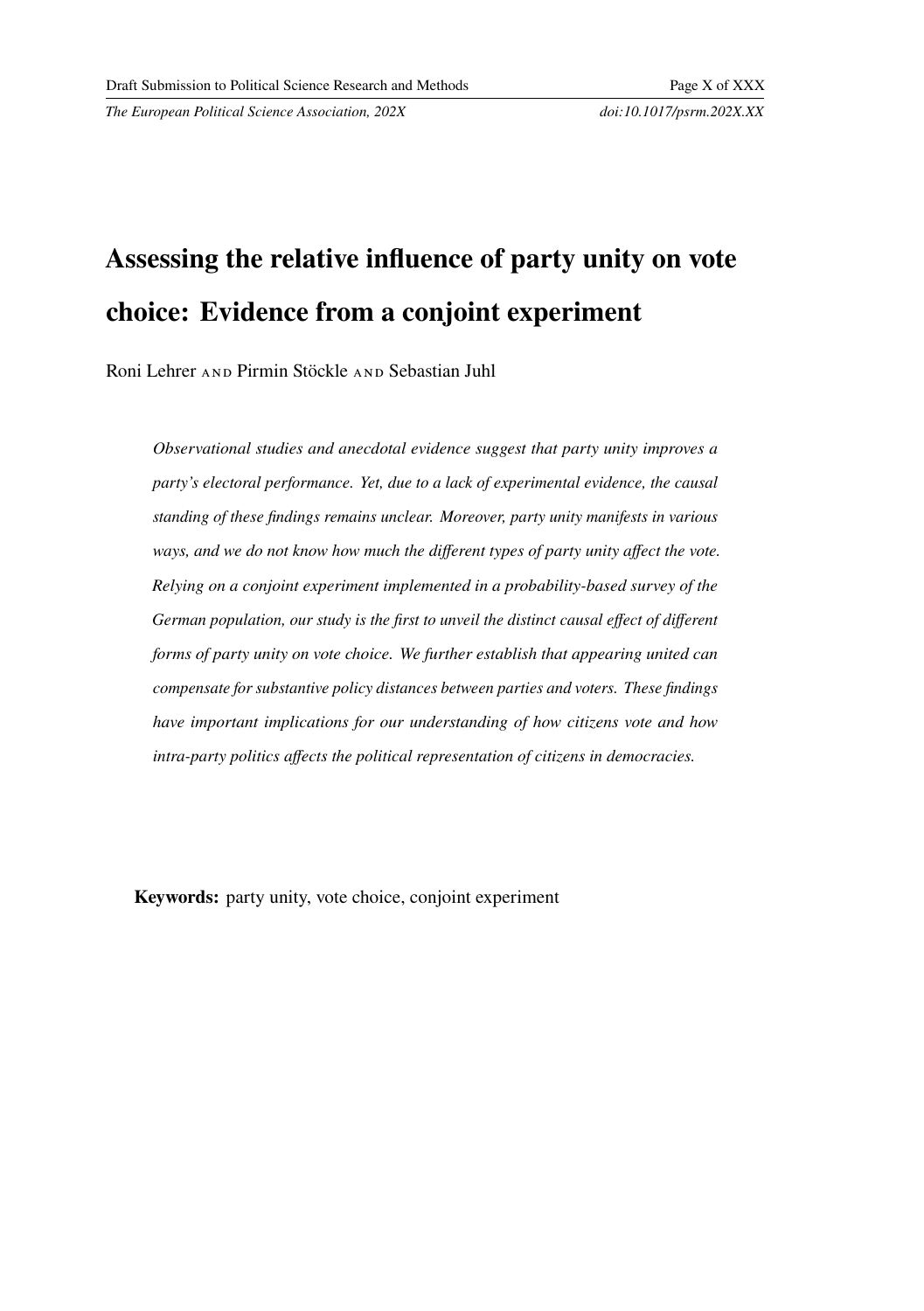Ample scholarship on intra-party unity demonstrates its importance for party and elite behavior (e.g., Ceron 2015). Yet, the causal standing of these findings remains obscure as experimental evidence is missing. Further, party unity is a multifaceted concept as dissenting behavior can manifest in various forms (e.g., Ceron 2015; Greene and Haber 2016). This complicates the study of party unity and its effects on voters. Finally, we know surprisingly little about the relative contribution of party unity to vote choice as compared to other important factors such as ideological proximity. How, if at all, do voters respond to internal conflict within parties? And to which kind of intra-party dissent are voters most responsive?

Previous research on voters' reactions to party (dis)unity primarily focuses on individual candidates dissenting from the party line in an attempt to cultivate a personal vote (e.g., Däubler, Bräuninger, and Brunner 2016). By contrast, research at the party level describes mechanisms that make voters less likely to vote for parties they perceive to be disunited (Greene and Haber 2015). These purely observational studies, however, fail to provide causal evidence for the link between party unity and vote choice.1 Against this background, we investigate the electoral consequences of different forms of intra-party conflict and compare their effect sizes to other determinants of vote choice such as ideological proximity. By building on theoretical and empirical work on intra-party politics and vote choice, and implementing a conjoint experiment in a probability-based survey of the German population, we present experimental evidence for a direct causal effect of party unity on vote choice. The conjoint design further allows us to distinguish between different aspects of party unity and study their distinct consequences for voting behavior.

1Different arguments have been presented in the literature to explain how broad scale intra-party conflict depresses a party's vote share (e.g., Jung and Somer-Topcu 2020; Lehrer and Lin 2020; Greene and Haber 2015).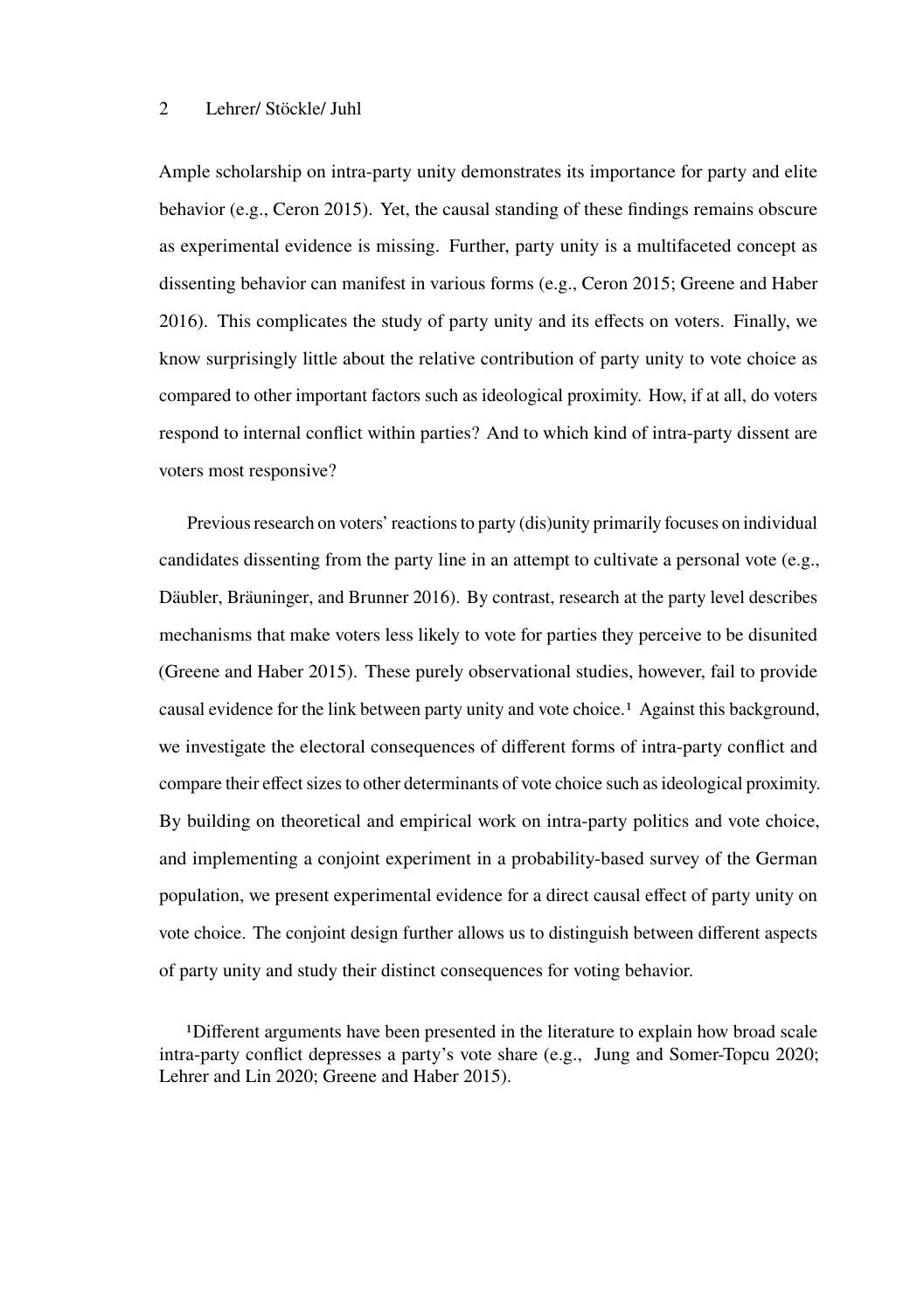We present three major conclusions. First, internal disagreement curtails a party's electoral fortunes. Second, the electoral consequences of intra-party conflict differ depending on the type of conflicting behavior. While critique from actors within the party has a negligible impact, incohesive voting behavior in parliament and especially publicly displayed conflict at party congresses decrease voters' likelihood to vote for a party. Finally, party unity is a relevant factor that can even compensate for some degree of ideological distance. To the best of our knowledge, this study is the first to provide experimental evidence for the nexus between party unity and vote choice.

These findings are relevant for the literature on spatial models of party competition and mass-level voting behavior as they provide causal evidence that the perceived unity of a party exerts an independent effect on vote choice. This indicates that perceptions of party unity need to take a much more prominent role in studying vote choices (Plescia, Kritzinger, and Eberl 2020; Lehrer and Lin 2020). More generally, this study also holds sobering implications for how parties represent citizens in democracies. Parties assume a key position in modern democratic governance and intra-party deliberations are decisive for closely converting voters' preferences into government action (Wolkenstein 2016; Müller 2000). However, our results suggest that there is a sizeable electoral incentive for vote-seeking parties to hide internal debates. Consequently, electoral pressure deters parties from publicly debating policies which may severely limit their abilities to effectively represent citizens.

#### DATA & RESEARCH STRATEGY

To causally identify links between different manifestations of party unity and vote choice, and to relate their sizes to one another as well as to other determinants of the vote, we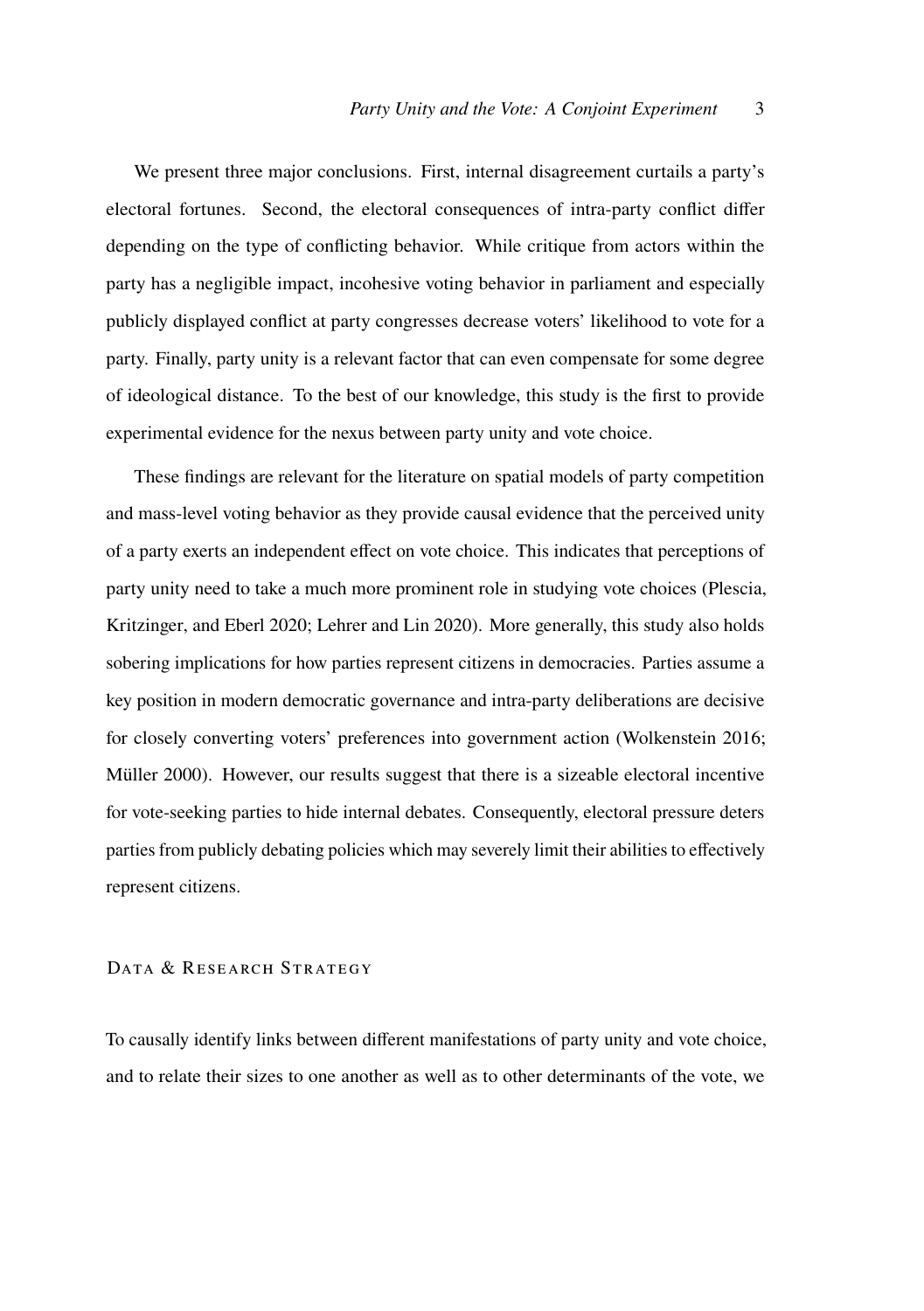conduct a choice-based conjoint experiment (Ben-Akiva, McFadden, and Train 2019; Hainmueller, Hopkins, and Yamamoto 2014). This design allows us to simultaneously estimate the causal effects of different types of party unity on vote choice. Furthermore, since the effect sizes are expressed on a common scale, we can directly compare the influence of different aspects of party unity to one another and to other relevant factors such as ideological proximity or different candidate characteristics. The survey experiment was embedded in the November 2019 wave  $(N = 4, 580)$  (Blom et al. 2020) of the German Internet Panel (GIP), which is based on a probability-based sample of the German population (Blom, Gathmann, and Krieger 2015). The combination of high-quality survey data and a conjoint experiment enables us to draw accurate conclusion about real-world voter behavior (Hainmueller, Hangartner, and Yamamoto 2015).

In our experiment, respondents receive randomly varied information about various characteristics of two fictional parties competing against each other in a hypothetical electoral contest. To ease the cognitive burden for respondents, we present the information on the two parties in a table. Respondents are asked to choose one of the parties without an explicit "none"-option (forced-choice design). Yet, they are able to skip the question after an error message asks them to state their choice. Based on recommendations concerning the appropriate number of conjoint tasks with regards to data quality, survey satisficing, and respondent fatigue (e.g., Bansak et al. 2018), each respondent consecutively evaluates ten party pairs. We randomly vary the displayed characteristics along several dimensions.

While we provide information on several features of the hypothetical parties, our primary interest is in the causal effect of different aspects of party unity. Consequently, we specify three unity dimensions and randomly vary the attributes. Specifically, the study separates the following dimensions (with attribute levels in brackets): 1) internal critique (none, rank-and-file members, former party leader, party faction), 2) parliamentary voting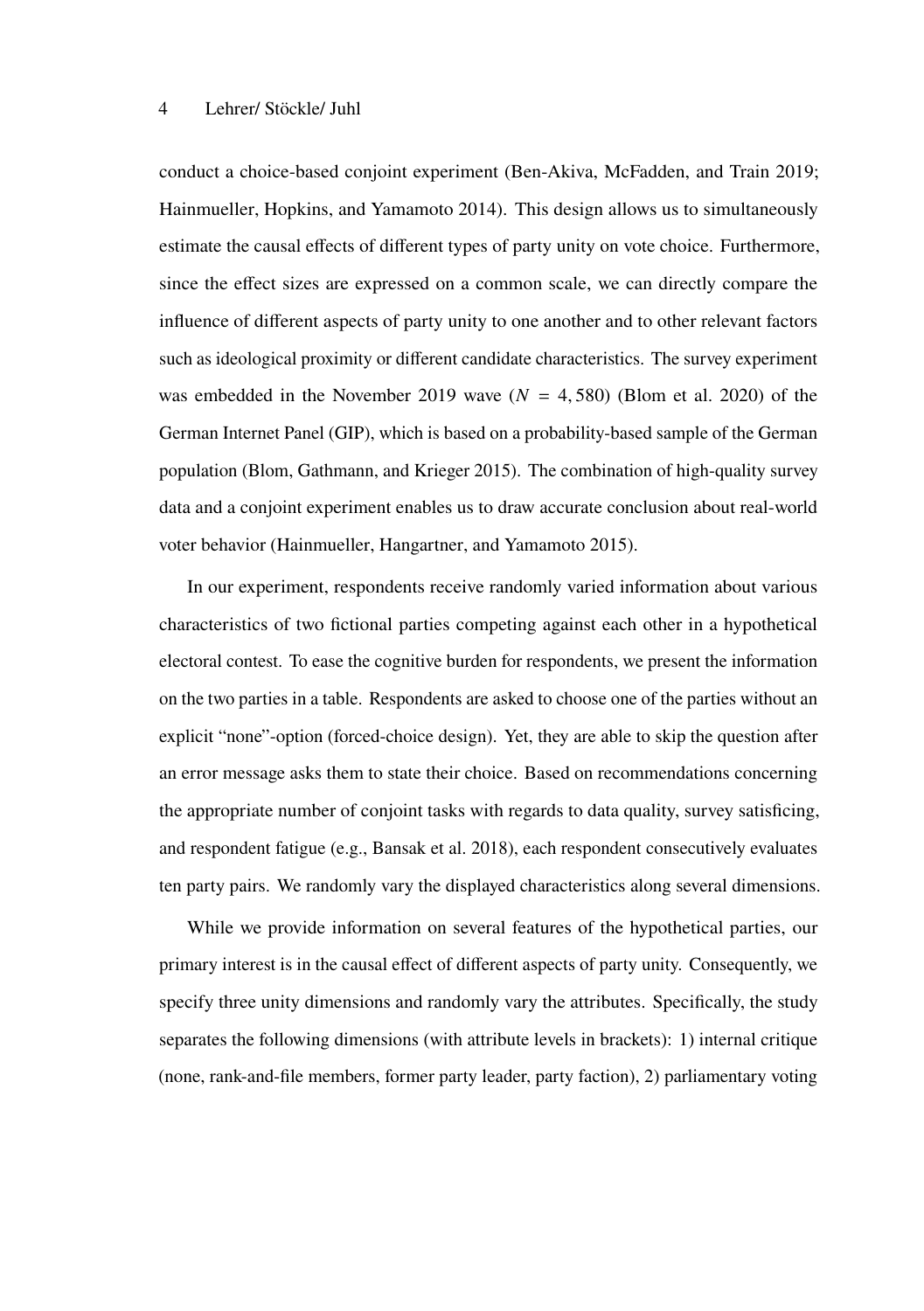| Dimension & Attribute                         | Levels                                                          |
|-----------------------------------------------|-----------------------------------------------------------------|
| <i>Ideology</i>                               |                                                                 |
| Ideological distance                          | 0, 1, 2, 3, 4                                                   |
| Unity                                         |                                                                 |
| Critique of party leadership                  | None, Rank-and-file members, Former party leader, Party faction |
| Parliamentary voting behavior United, Divided |                                                                 |
| Behavior at congress                          | United, Neither united nor divided, Divided                     |
| Ambiguity                                     |                                                                 |
| Reform clarity                                | High, Low                                                       |
| Party                                         |                                                                 |
| Party role                                    | Junior coalition partner, PM party, Opposition party            |
| Candidate                                     |                                                                 |
| Gender                                        | Female, Male                                                    |
| Age                                           | 38 years, 56 years, 74 years                                    |
| Occupation                                    | Employee, Employee (retired), Entrepreneur, Lawyer,             |
|                                               | Politician, Activist                                            |

ta b l e 1 *Attributes and attribute levels*

(united, divided), and 3) behavior at party congress (united, neither united nor divided, divided).

Besides the dimensions that relate to party unity, we also randomly vary several additional party features. Foremost, we acknowledge the predominant role of ideological proximity for voting (e.g., Franchino and Zucchini 2015) and assign each fictional party one of five ideological positions (left, center-left, center, center-right, right). Since Lehrer and Lin (2020) report that vote choice is not only affected by party unity on its own, but also jointly with a party's policy ambiguity, we include clarity of reform proposals (high, low). To test for incumbency effects that may be particularly relevant in our experiment in which partisanship is muted (Lim and Snyder Jr 2015), we manipulate a party's current role (junior coalition party, prime minister's party, opposition party). We also consider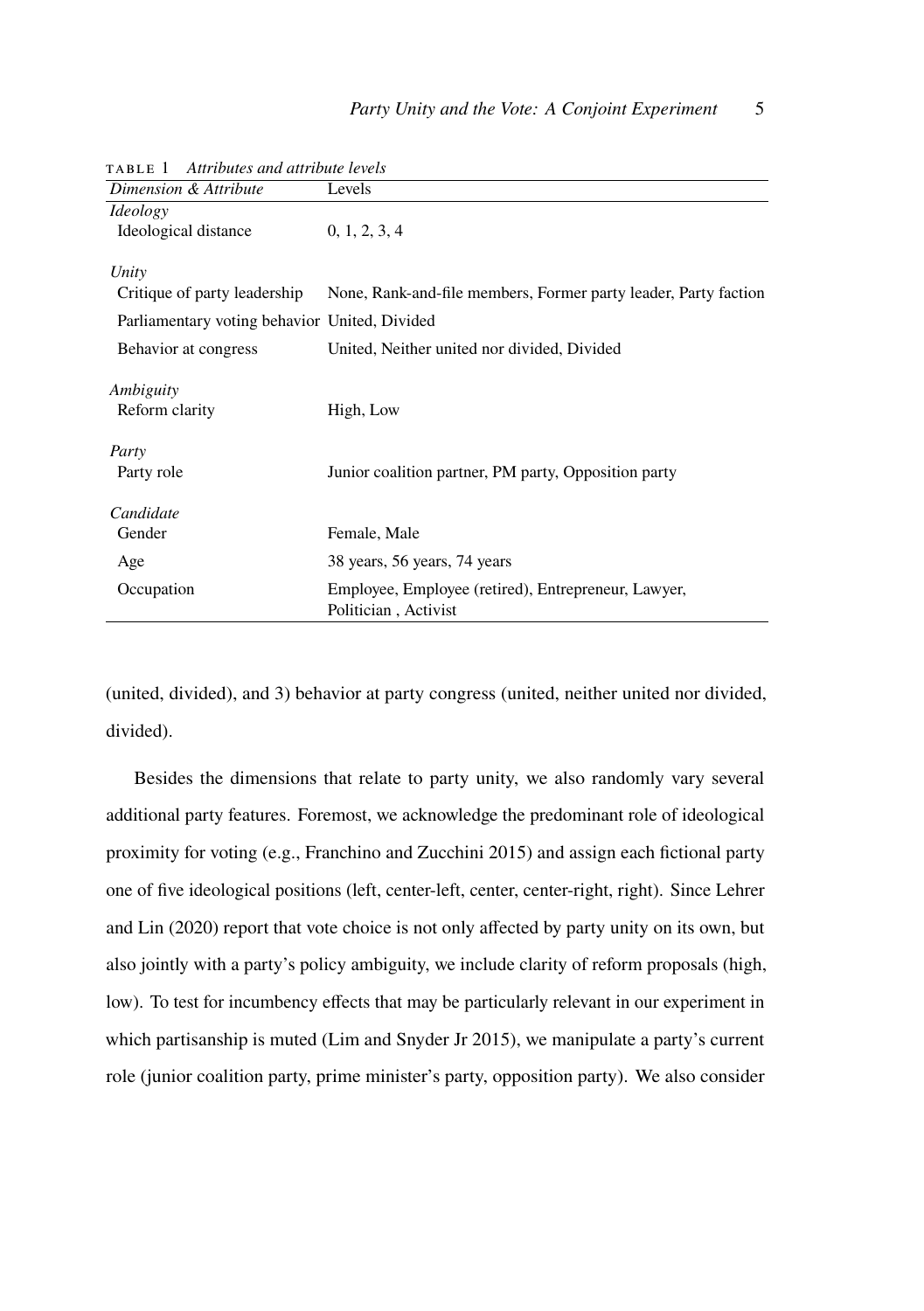the party's leadership candidate characteristics by varying gender (female, male), age (38 years, 56 years, 74 years), and professional experience (activist, employee, retired employee, lawyer, politician, entrepreneur). Finally, to avoid generating unrealistic profiles, we restrict specific combinations of candidate profiles. This refers to scenarios where a 74 years old leadership candidate still works as an employee, or where a 38 or 56 years old candidate is already retired. Table 1 shows all attributes and the respective levels, and table 2 shows an example screen respondents receive including the respective question wording.2

To discern the effect each attribute, we estimate a conditional logistic regression model (McFadden 1974) and compute average marginal component effects (AMCE) as well as predicted vote probabilities.3 The levels of each attribute are represented by indicator variables. A party's behavior at the party congress, for instance, is modeled as two indicator variables, one for "neither united nor divided" and one for "divided", while "united" serves as the reference category. While the experiment randomizes party ideology, we expect that ideological proximity to the respondent's ideal position and not ideology per se matters. To translate party ideology into ideological proximity, we rely on respondents' self-placements on an ideological left-right scale, which was collected two months prior to the experiment in GIP Wave 43 (Blom et al. 2021). We use these self-placements to compute the ideological distance between every respondent and the hypothetical party.4

2In order to avoid a potential bias due to the sequence in which the attributes are displayed, we randomize their order for each respondent (e.g., Hainmueller, Hopkins, and Yamamoto 2014). To lower the cognitive burden and increase response quality, however, we hold the order constant within respondents and across tasks.

3In the appendix, we demonstrate that results are virtually identical when using the linear implementation as in Hainmueller, Hopkins, and Yamamoto (2014).

4Self-placement were measured on an eleven-point scale. We map them to the five categories of the experimental design as follows: Self-placements in categories 1 and 2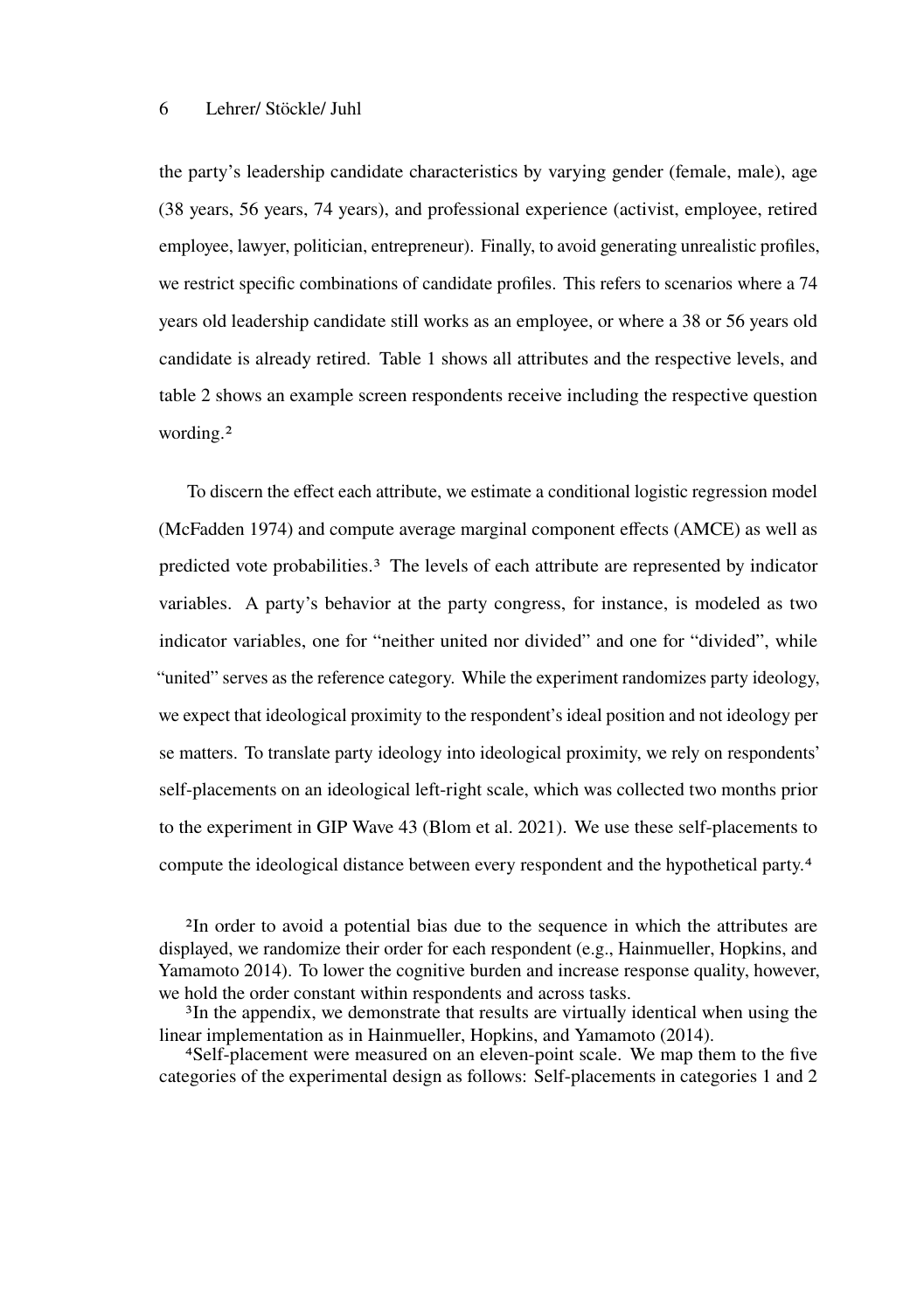TABLE 2 *Example of a choice screen presented to respondents.* 

In the following, we will show you information on each of two made-up parties that are running against each other in an election. Please read the displayed information carefully and then please decide which party you would rather vote for.

There are no wrong or right answers to these questions, it's all about your assessments.

|                                      | Party A              | Party B        |  |
|--------------------------------------|----------------------|----------------|--|
| <b>Party Ideology</b>                | Right                | Left           |  |
| <b>Critique of Party Leadership</b>  | Party faction        | None           |  |
| <b>Parliamentary Voting Behavior</b> | United               | United         |  |
| <b>Party Behavior at Congress</b>    | United               | <b>Divided</b> |  |
| <b>Clarity of Reform Proposals</b>   | High                 | Low            |  |
| <b>Party Role</b>                    | Opposition party     | PM party       |  |
| Candidate's gender                   | Female<br>Male       |                |  |
| Candidate's age                      | 56 years<br>38 years |                |  |
| <b>Candidate's occupation</b>        | Entrepreneur         | Lawyer         |  |

# **If you had to choose between party A and B, which party would you choose?**

Due to list-wise deletion, the total sample size is reduced from 4, 580 to 3, 687 respondents. Because respondents perform multiple choice tasks, our analysis includes 53, 522 observations from 26, 761 choices.<sup>5</sup> Standard errors are clustered by respondents to account for the fact that respondents make up to ten choices in the experiment.

are considered equivalent to a left party's ideology, 3 and 4 equivalent to the center-left, 5, 6 and 7 equivalent to the center, 8 and 9 equivalent to the center-right, and 10 and 11 equivalent to the right.

5As a quality check, we asked respondents twice to give an overall rating of both parties they just saw. If respondents rate the party they chose as better than or equal to the not chosen alternative, we label a choice as consistent. This was the case for 94% of all rated party pairs. The results do not change substantially if we restrict the sample to exclude all respondents who gave an inconsistent rating at least once, as can be seen in Figure 5 in the appendix.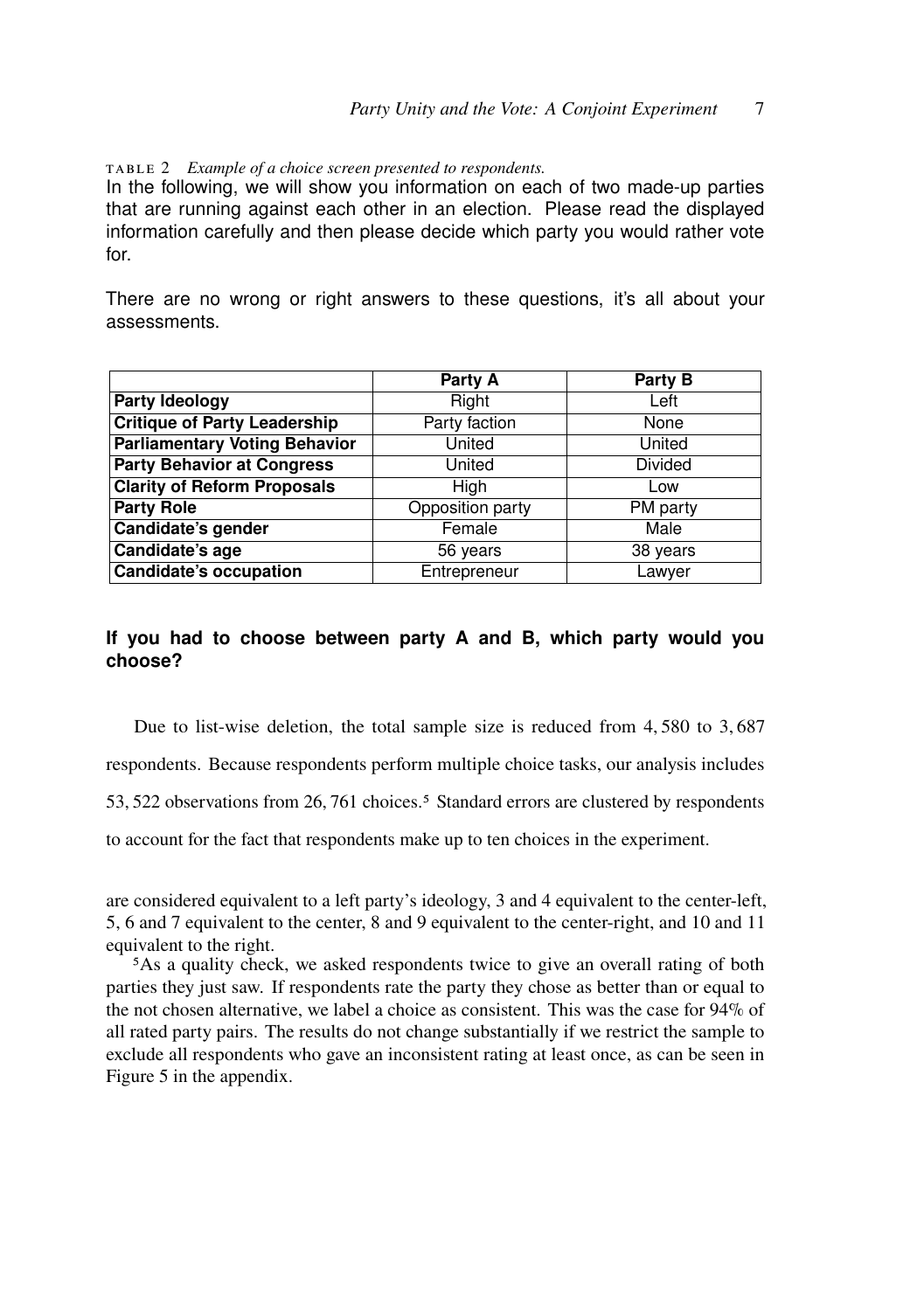#### **RESULTS**

#### *The effect of party (dis)unity on vote choices*

Figure 1 shows the attributes' AMCEs. These can be interpreted in a straightforward way as the expected change in the probability to choose a given party when an attribute value is compared to the reference category (Hainmueller, Hopkins, and Yamamoto 2014). In Figure 1, the reference levels are indicated by the black dots at zero. To facilitate the results' readability, we define the optimal profile set as the baseline from which deviating attribute levels decrease the probability that a voter chooses the respective party.

Unsurprisingly, by far the strongest predictor for vote choice is ideological proximity. A party that has an ideological distance of one unit to the respondent, e.g., a center-right party's distance to a centrist respondent, is on average 10.3 percentage points less likely to be chosen than a party with a zero distance. The corresponding 95% confidence interval's limits are 8.9 and 11.7 percentage points. Increasing ideological distance to its maximum value of four units, e.g., a rightist party's distance to a left respondent, makes it 47.9 percentage points [46.8; 48.6] less likely that the respective party is chosen, compared to an ideologically congruent party. This result confirms the predominant role of ideological proximity for voting and provides face validity to our experiment.

Regarding the possibility of direct effects of different manifestations of party unity, Figure 1 reveals the existence of heterogeneous causal effects across different dimensions of party unity. Internal critique from party actors has almost no effect on the probability that a respondent chooses the party. There is a small negative effect when critique is voiced by internal party factions  $(-2.1$  percentage points  $[-0.6; -3.5]$ ) or former party leaders (−1.7 percentage points [−0.3; −3.2]) as compared to the baseline scenario in which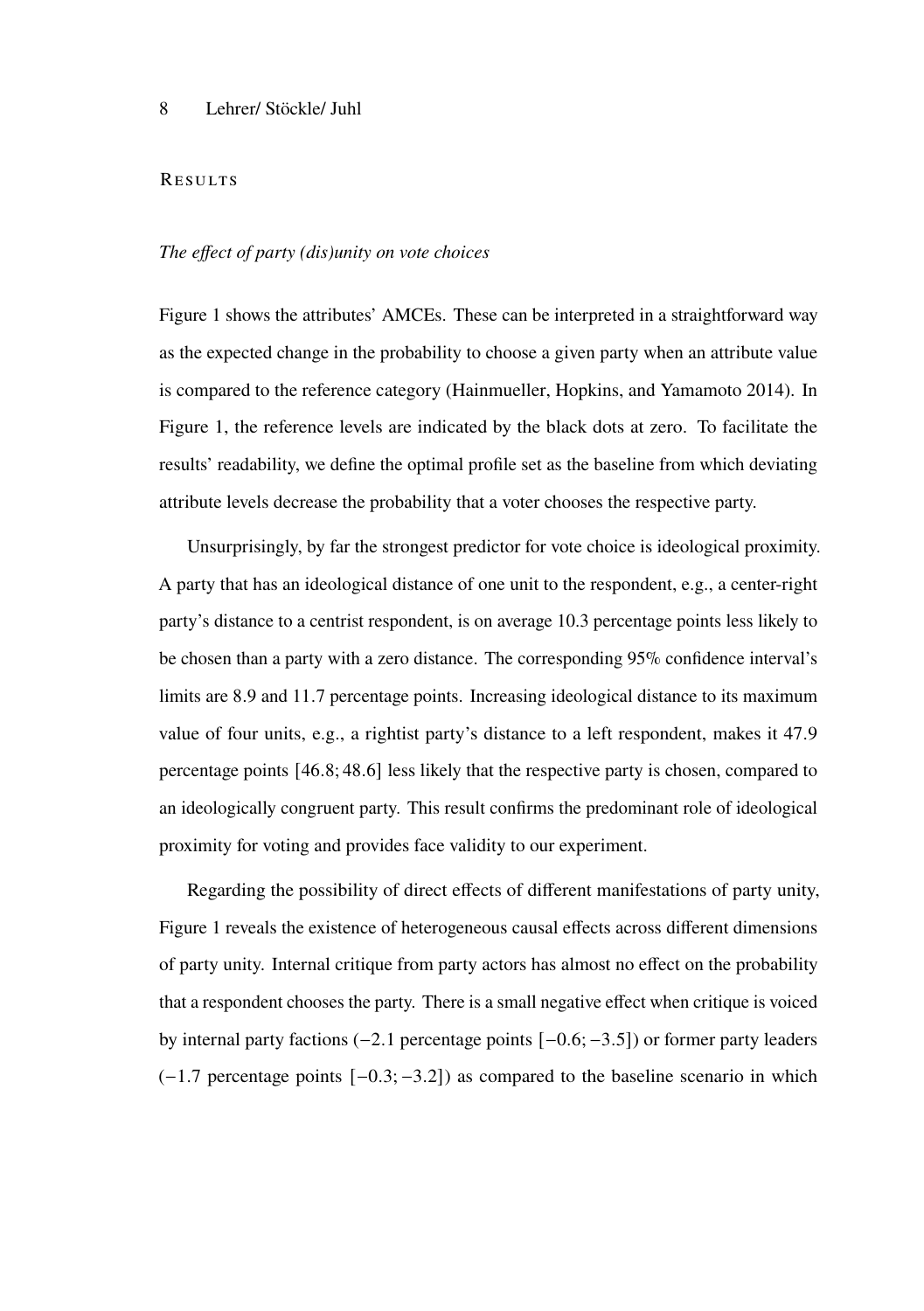

*Figure 1. Average marginal effects of different attributes. Estimates are based on a conditional logistic regression model with clustered standard errors; bars represent* 95% *confidence intervals. The points without horizontal bars represent the reference categories.*

critique comes from rank-and-file members. The estimates, however, also suggest that there is no difference between the complete absence of critical comments and critique from rank-and-file members. Overall, voters are hardly affected by publicly stated dissenting opinions from within the party. In contrast, we find that incohesive voting behavior of a party's parliamentary group harms the party electorally. All else equal, a party failing to ensure united voting patterns by its parliamentary group is on average 5.7 percentage points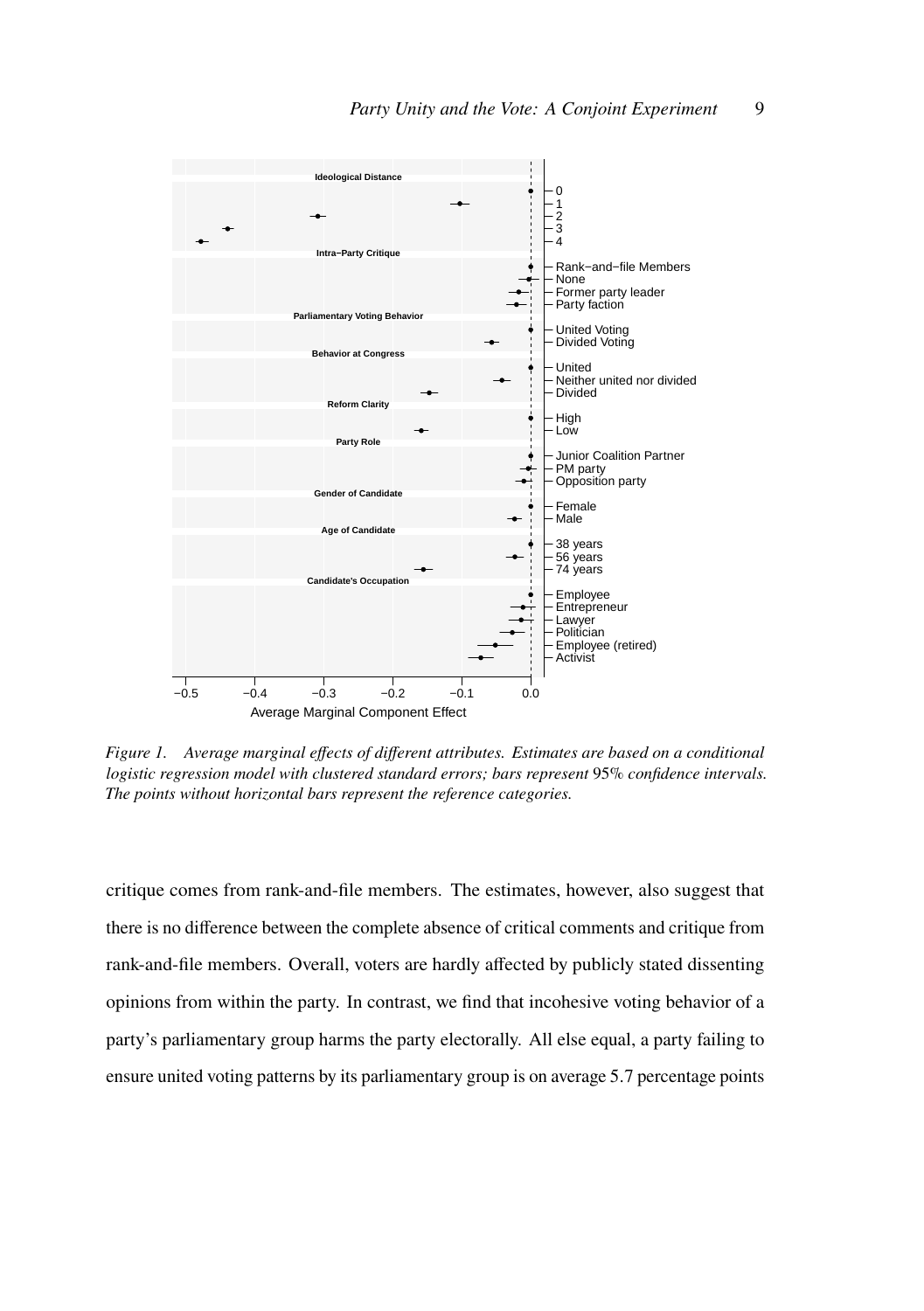[4.6; 6.7] less likely to be chosen by respondents. Finally, our experiment identifies a party's behavior at its congress as the most decisive dimension of party unity with respect to vote choice. A party that successfully manages to convey a cohesive image at the congress to the electorate is able to obtain an electoral advantage whereas parties that engage in internal fights will be punished by voters. Open disagreement at party congresses harms parties with a loss in vote probability of 14.7 percentage points [13.5; 15.9]. Overall, we find clear support for the expectation that intra-party unity boosts a party's electoral performance. The evidence is particularly strong when party unity becomes visible in party congress behavior and to a lesser degree in parliamentary voting.

Besides these main effects of interest, the experiment further reveals the impacts of several additional features. With respect to the leadership candidate, for example, we corroborate previous findings that voters prefer younger and female candidates with a primary occupation as employees (e.g., Carnes and Lupu 2016). Moreover, our experiment clearly supports observational evidence suggesting that voters punish parties for vague policy programs (Lehrer and Lin 2020).

#### *Relative strength of different unity dimensions*

So far, we demonstrated that party unity affects the vote, and discussed different party unity aspects' average effects on vote choice. To better understand their substantive importance, we now take a closer look at the relative effect sizes of different manifestations of party unity.

Figure 2 displays predicted vote probabilities conditional on ideological distance and the different dimensions of party unity, compared to the optimal baseline scenario. These predicted vote probabilities are thus limited at a maximum of exactly 50% when both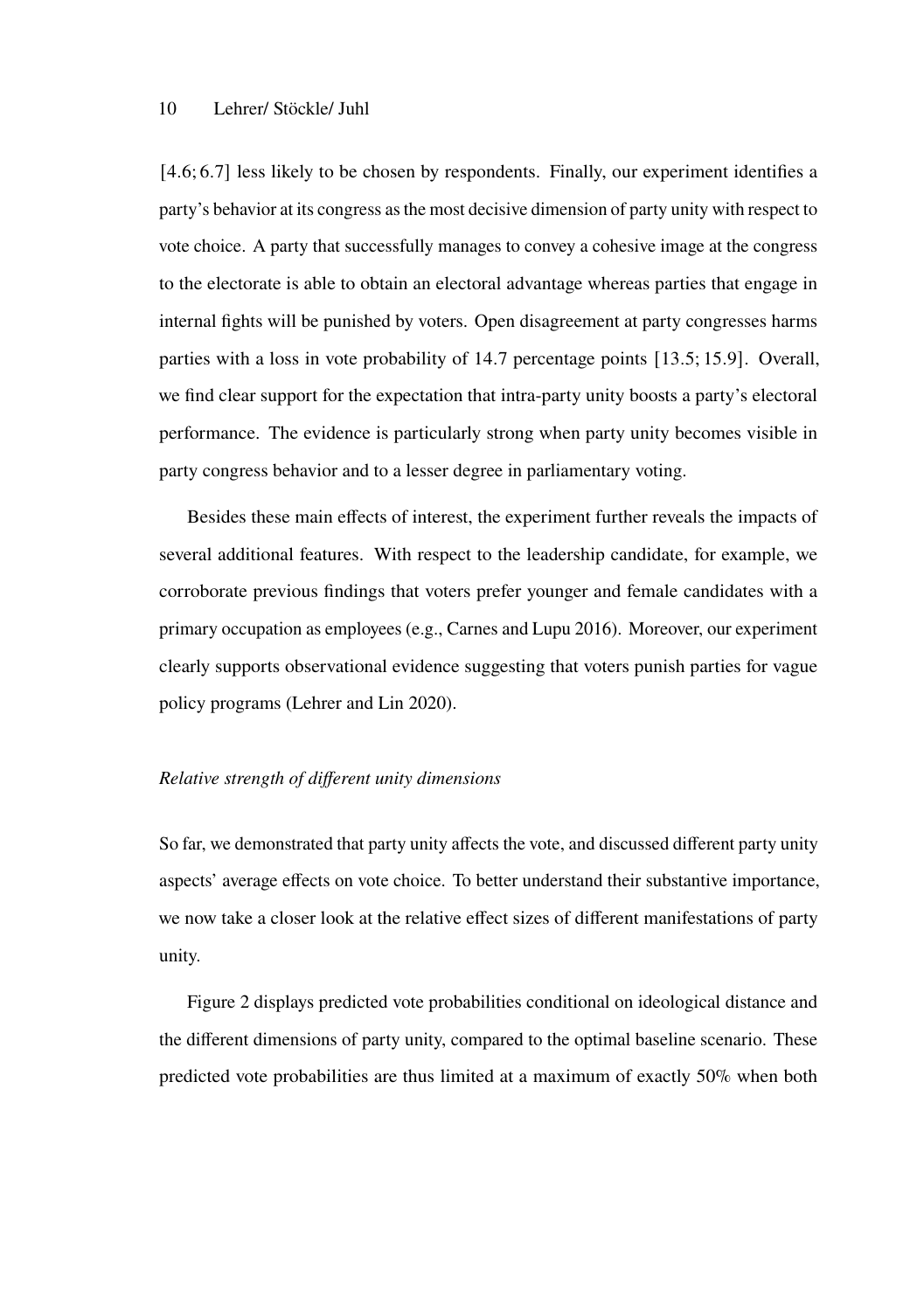hypothetical parties present the optimal profile. The top panel shows that at any level of ideological distance a party with united voting behavior in parliament, indicated by the dots, is more likely to be chosen than a party with divided parliamentary voting patterns (crosses). Further, the effect of ideological distance is stronger than the effect of a party's voting behavior in parliament. In fact, it is so much stronger that an ideologically less distant party is always more likely to be chosen irrespective of its voting pattern in parliament. Similar to the findings on parliamentary behavior, the center panel reports that dividedness at party congresses harms parties at any level of ideological distance. Interestingly, however, we find that unified behavior at the congress is so important that it makes a respondent more likely to vote for a united but not ideologically congruent party rather than for a divided party that is ideologically congruent. This suggests that party unity at party congresses can make up for ideological distance, a fact on which we will elaborate below. Finally, the bottom panel in Figure 2 confirms the results that intra-party critique has a negligible effect on vote choice.

The plots also reveal an interaction effect: when ideological distance is small, unity in parliamentary voting and congress behavior make significant and substantially important differences, but for larger ideological distances, these effects shrink considerably. When a party is located at the other end of the ideological spectrum, party unity makes no difference. For closer races, however, party unity may be the decisive factor. This raises the question under what conditions party unity is able to tip the scales.

#### *How important is party unity for electoral competition?*

To determine when party unity can decide an election, we use the estimates from our conditional logistic regression model to simulate hypothetical electoral contests. Consider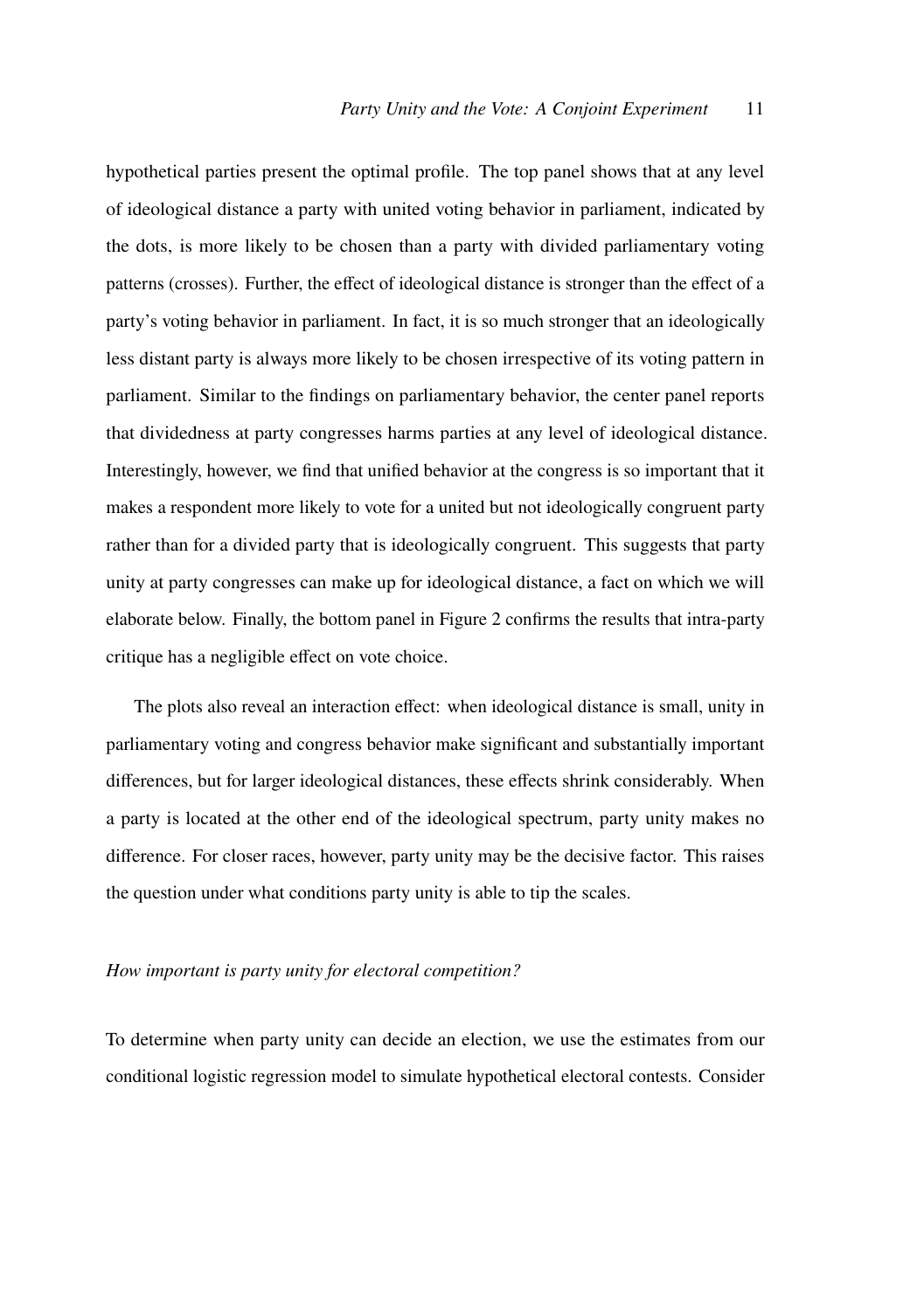

*(c) Intra-Party Critique*

*Figure 2. Predicted vote probabilities based on different dimensions of party unity and ideological proximity. The optimal baseline scenario serves as reference.*

a voter who is faced with a choice between two hypothetical parties, Party 1 and Party 2a. Both of these parties are identical, except that Party 1 is ideologically somewhat closer to the voter than Party 2a. The parties' full characteristics are given at the top of Figure 3. Following the reasoning of spatial voting, the model predicts a probability of 60.3%[59.8; 60.6] that the hypothetical voter chooses Party 1 which is ideologically closer (see the first plot in Figure 3).

Now imagine that Party 2a becomes internally united. For clarity, we refer to this party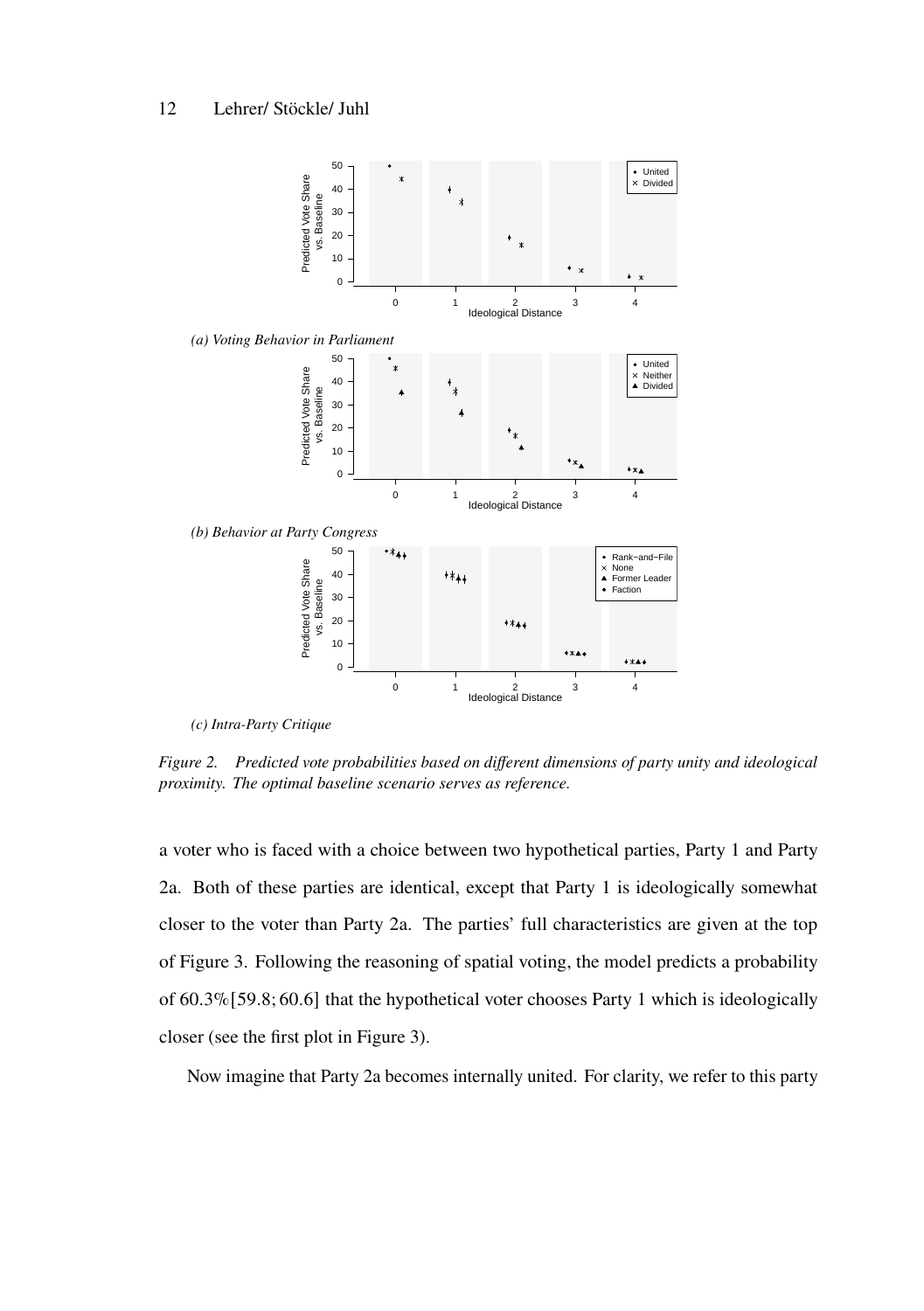as Party 2b. It faces no internal critique of the party leadership anymore, the parliamentary voting pattern is united, and it displays its unity at the party congress. Everything else remains identical. If only ideological proximity mattered to the voter, we would still expect Party 1 to prevail because ideological distances did not change. However, because party unity matters, Party 2b becomes more likely to be chosen. In fact, tables turn and Party 1 is now chosen by the hypothetical voter with only  $38.3\%$  [38.1; 38.5] probability, which means that we expect the voter to choose Party 2b over Party 1 (second plot in Figure 3). Effectively, Party 2b's internal unity compensates for its greater distance to the voter, which may – for example – be the ideological difference between center-left and center.

|                                     | Party 1             | Party 2a            | Party 2b   |
|-------------------------------------|---------------------|---------------------|------------|
| <b>Ideological Distance</b>         |                     |                     |            |
| <b>Critique of Party Leadership</b> | Former party leader | Former party leader | None       |
| <b>Parliamentary Voting</b>         | Divided             | Divided             | United     |
| <b>Party Behavior at Congress</b>   | Divided             | Divided             | United     |
| <b>Clarity of Reform Proposals</b>  | Low                 | Low                 | Low        |
| <b>Party Role</b>                   | Opposition          | Opposition          | Opposition |
| Candidate's gender                  | Female              | Female              | Female     |
| Candidate's age                     | 38 years            | 38 years            | 38 years   |
| Candidate's occupation              | Employee            | Employee            | Employee   |



*Figure 3. Hypothetical competition scenarios.*

Along the lines demonstrated here, it is straightforward to specify hypothetical parties with specific attribute configurations and simulate an electoral contest between them. For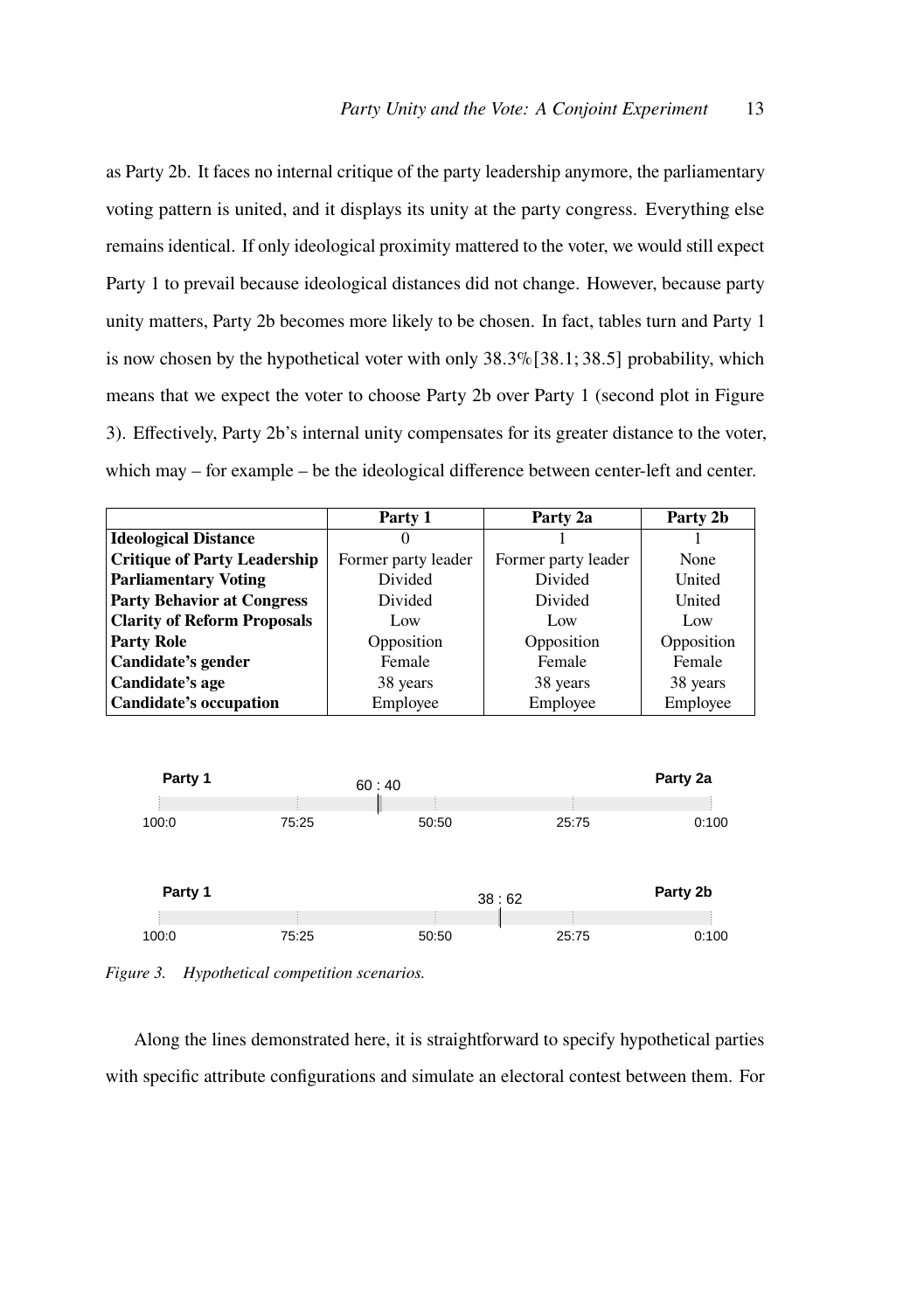instance, we find that in the most extreme scenario, an all united party (no internal critique, united in parliamentary voting and at the party congress) is roughly 2.5 times as likely to be chosen than an all divided party (internal critique from a party faction, divided in parliamentary voting and at the party congress).6

Overall, our experimental design gives rise to 21, 600 distinct party profiles, leading to 466, 560, 000 possible party pairings for each of which the outcome can be predicted from our model. To take full advantage of this vast number of possibilities, we built a simulation tool that allows researchers to freely vary all dimensions, and investigate how the predicted outcome changes when amending one or several distinct attributes. The simulation tool is available online.<sup>7</sup>

#### CONCLUSION

Using a conjoint experiment, we first establish a causal relationship between party unity and vote choice. Internal dissent decreases a party's electoral performance. Second, the electoral consequences of intra-party conflict differ across distinct dimensions of party unity. While publicly stated critique from party actors has a negligible impact, incohesive voting behavior in parliament and especially publicly displayed conflict at party congresses decrease voters' likelihood to vote for a party. Finally, the extent to which party unity can compensate for ideological distance is limited as spatial considerations clearly dominate vote choice.

The experimental evidence presented here has important implications for political

7https://party-unity-conjoint.shinyapps.io/simulation/

<sup>6</sup>The other candidate and party characteristics are specified as follows: The candidate is female, 38 years old, and an employee. The party is a Junior coalition partner, its reform proposals have high clarity, and it is ideologically congruent to the voter.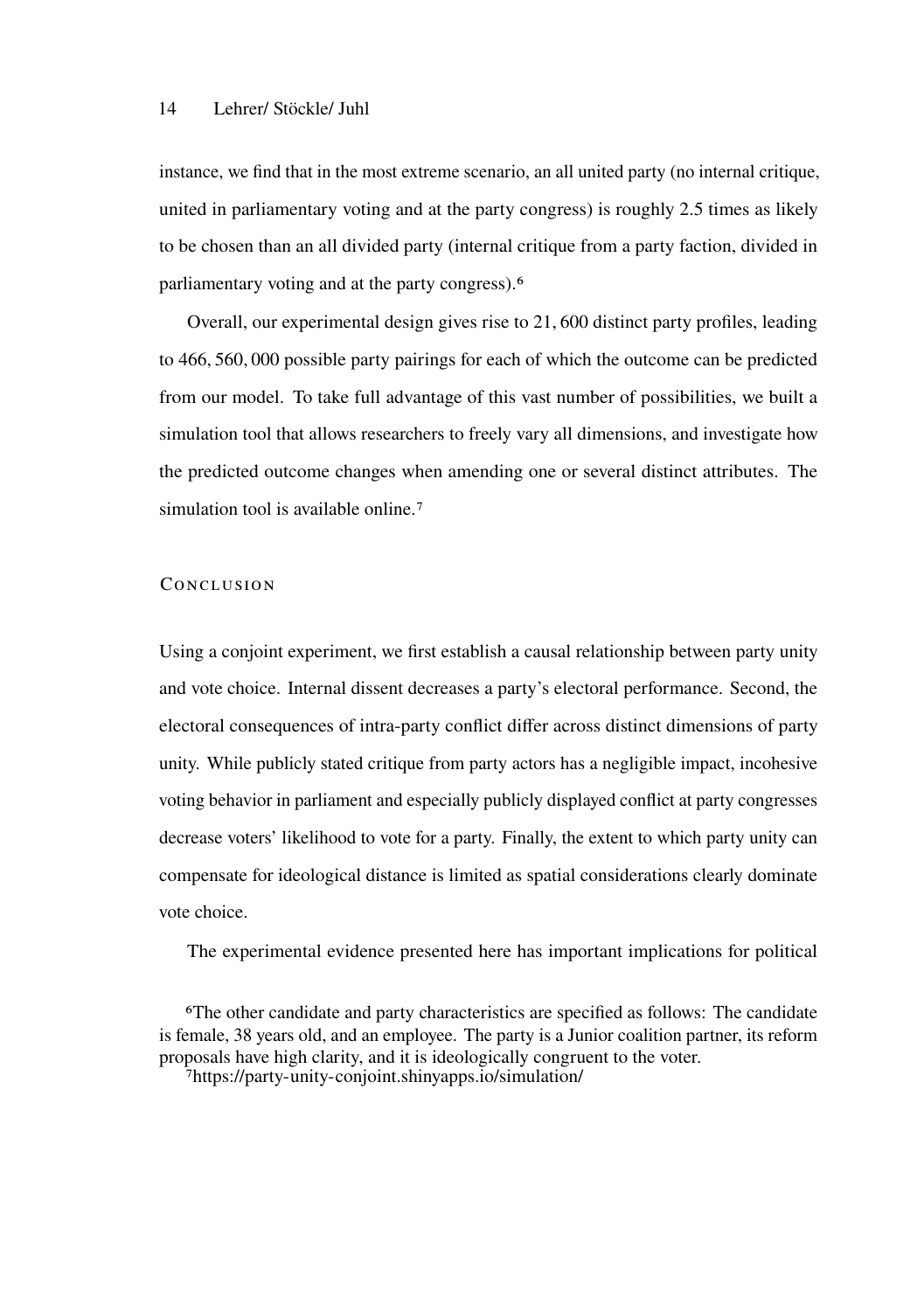representation in democracies. We find that parties face strong electoral incentives to act in unison and appear united (Greene and Haber 2015). Viewed from a normative perspective, this is a highly problematic result since parties are supposed to be deliberative institutions in which critical voices are raised and leaders are held accountable (Wolkenstein 2016).

While our experimental design allows us to uncover the causal effect of party unity on the vote, it abstracts from at least three important aspects which future research should scrutinize: First, the experiment is not able to reveal what the causal mechanisms are that make citizens condition their vote choice (at least partially) on party unity. Second, by prompting respondents with specific levels of party unity as part of the experimental design, we are unable to uncover any effect perceptions of party unity may have (Plescia, Kritzinger, and Eberl 2020). Finally, the experiment assumes an electoral contest between only two parties. Yet, multiparty contests are paramount and future studies may investigate the effects of party unity in these contexts.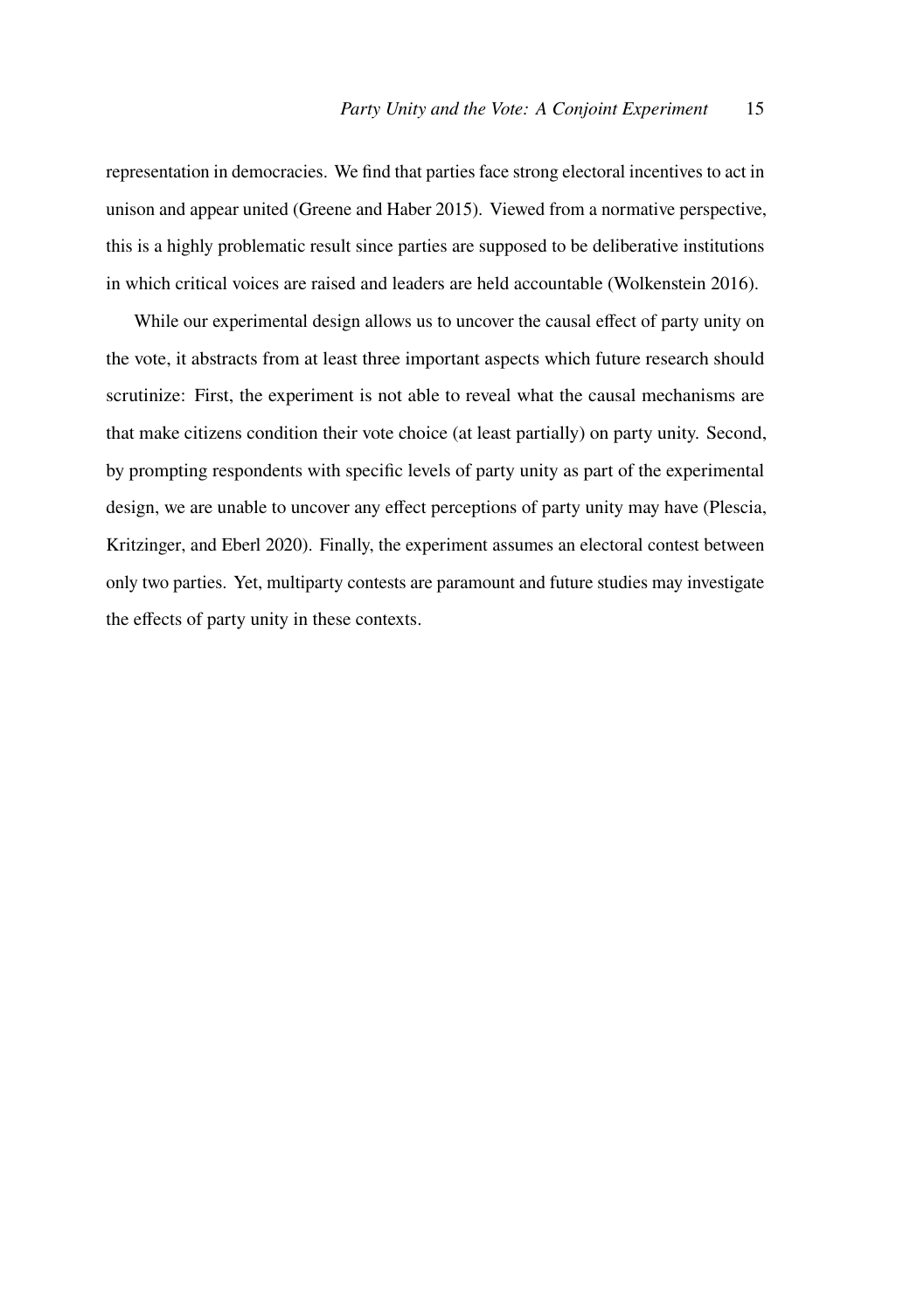#### **REFERENCES**

- Bansak, Kirk, Jens Hainmueller, Daniel J. Hopkins, and Teppei Yamamoto. 2018. "The Number of Choice Tasks and Survey Satisficing in Conjoint Experiments." *Political Analysis* 26 (1): 112–119.
- Ben-Akiva, Moshe, Daniel McFadden, and Kenneth Train. 2019. "Foundations of Stated Preference Elicitation: Consumer Behavior and Choice-based Conjoint Analysis." *Foundations and Trends® in Econometrics* 10 (1-2): 1-144.
- Blom, Annelies G., Marina Fikel, Sabine Friedel, Jan Karem Höhne, Ulrich Krieger, Tobias Rettig, Alexander Wenz, and SFB 884 ´Political Economy Of Reforms´, Universität Mannheim. 2020. "German Internet Panel, Welle 44 (November 2019)."
	- . 2021. "German Internet Panel, Welle 43 Core Study (September 2019)."
- Blom, Annelies G., Christina Gathmann, and Ulrich Krieger. 2015. "Setting Up an Online Panel Representative of the General Population." *Field Methods* 27 (4): 391–408.
- Carnes, Nicholas, and Noam Lupu. 2016. "Do voters dislike working-class candidates? Voter biases and the descriptive underrepresentation of the working class." *The American Political Science Review* 110 (4): 832.
- Ceron, Andrea. 2015. "Brave rebels stay home." *Party Politics* 21 (2): 246–258.
- Däubler, Thomas, Thomas Bräuninger, and Martin Brunner. 2016. "Is Personal Vote-Seeking Behavior Effective?" *Legislative Studies Quarterly* 41 (2): 419–444.
- Franchino, Fabio, and Francesco Zucchini. 2015. "Voting in a multi-dimensional space: A conjoint analysis employing valence and ideology attributes of candidates." *Political Science Research and Methods* 3 (2): 221.
- Greene, Zachary, and Matthias Haber. 2015. "The consequences of appearing divided: An analysis of party evaluations and vote choice." *Electoral Studies* 37:15–27.
	- . 2016. "Leadership Competition and Disagreement at Party National Congresses." *British Journal of Political Science* 46 (3): 611–632.
- Hainmueller, Jens, Dominik Hangartner, and Teppei Yamamoto. 2015. "Validating vignette and conjoint survey experiments against real-world behavior." *Proceedings of the National Academy of Sciences* 112 (8): 2395–2400.
- Hainmueller, Jens, Daniel J. Hopkins, and Teppei Yamamoto. 2014. "Causal Inference in Conjoint Analysis: Understanding Multidimensional Choices via Stated Preference Experiments." *Political Analysis* 22 (1): 1–30.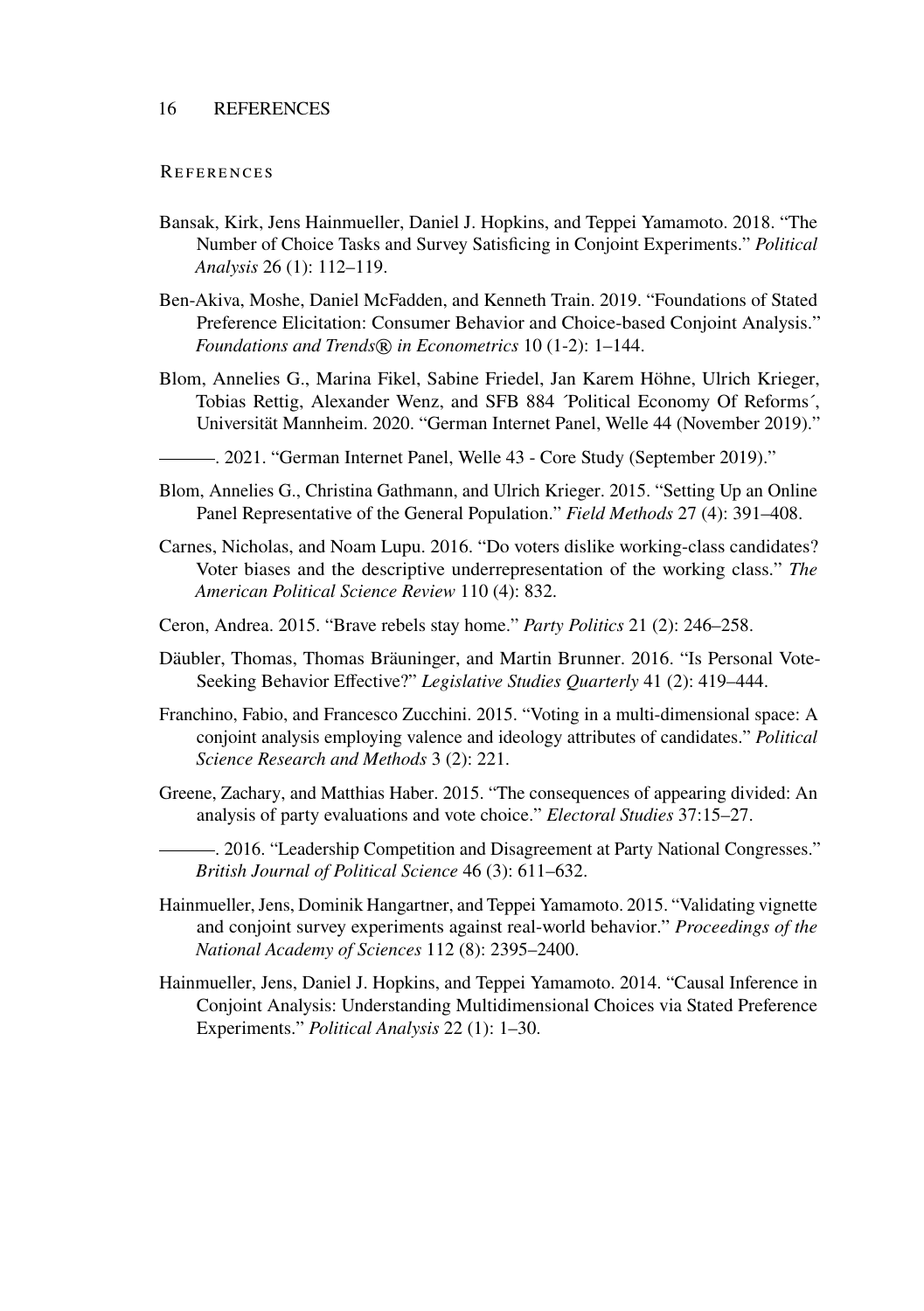- Jung, Jae-Hee, and Zeynep Somer-Topcu. 2020. "United we stand, divided we fall? The effects of parties' Brexit rhetoric on voters' perceptions of party positions." *Journal of Elections, Public Opinion and Parties,* 1–19.
- Lehrer, Roni, and Nick Lin. 2020. "Everything to everyone? Not when you are internally divided." *Party Politics* 26 (6): 783–794.
- Lim, Claire S. H., and James M. Snyder Jr. 2015. "Is more information always better? party cues and candidate quality in us judicial elections." *Journal of public Economics* 128:107–123.
- McFadden, Daniel. 1974. *Conditional logit analysis of qualitative choice behavior.* Vol. Frontiers in econometrics. New York: Academic Press.
- Müller, Wolfgang C. 2000. "Political parties in parliamentary democracies: Making delegation and accountability work." *European Journal of Political Research* 37 (3): 309–333.
- Plescia, Carolina, Sylvia Kritzinger, and Jakob-Moritz Eberl. 2020. "'The enemy within': Campaign attention and motivated reasoning in voter perceptions of intra-party conflict." *Party Politics,* 135406882090640.
- Wolkenstein, Fabio. 2016. "A Deliberative Model of Intra-Party Democracy." *Journal of Political Philosophy* 24 (3): 297–320.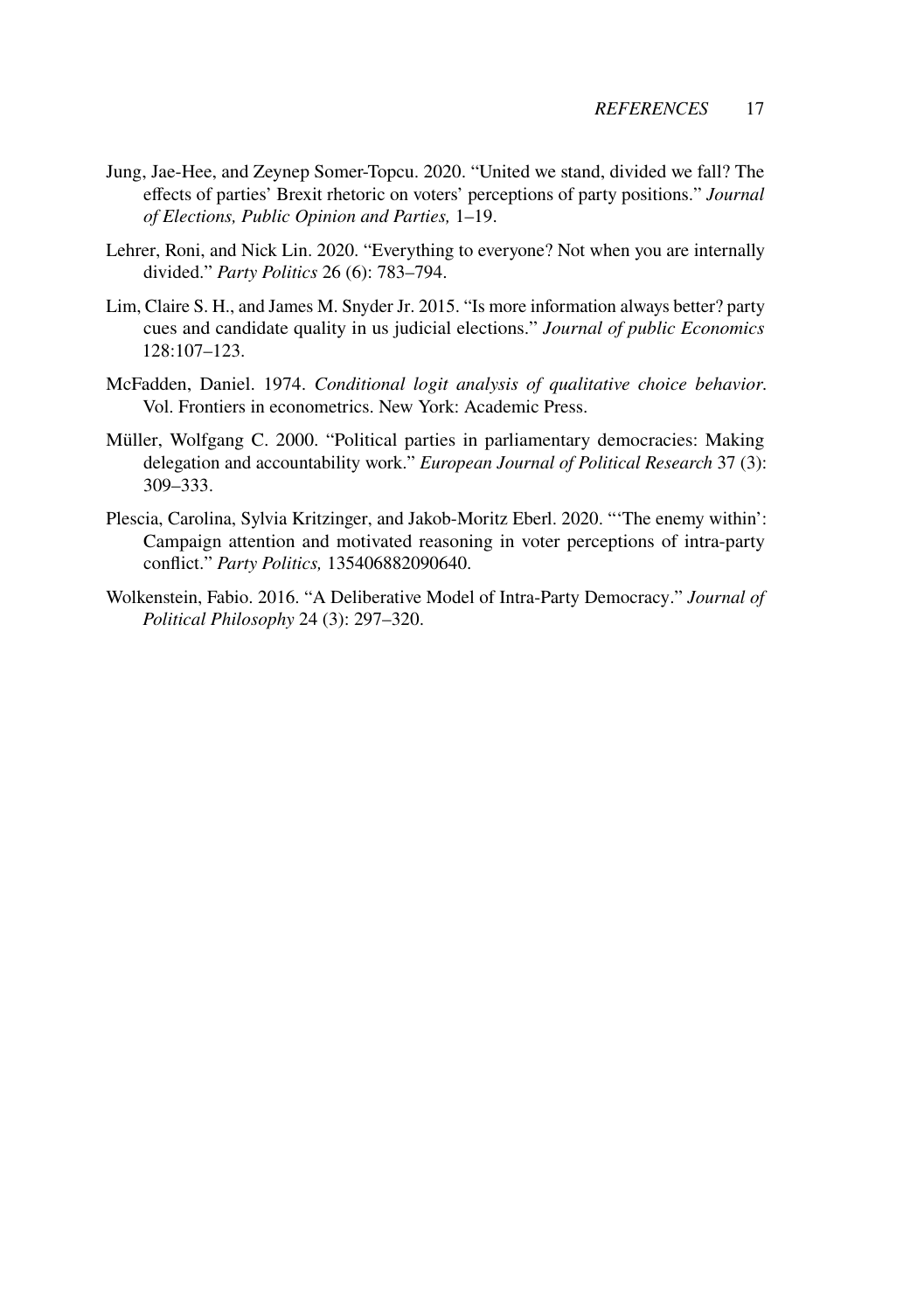# ONLINE APPENDIX

# *Regression output*

TABLE 3 *Estimated coefficients from the conditional logistic model* 

|                                                  | coefficient  | robust s.e. |
|--------------------------------------------------|--------------|-------------|
| Ideological distance (reference: 0)              |              |             |
| 1                                                | $-0.417***$  | 0.029       |
| $\overline{c}$                                   | $-1.443***$  | 0.037       |
| 3                                                | $-2.747***$  | 0.072       |
| $\overline{4}$                                   | $-3.823***$  | 0.215       |
| Critique (reference: Rank-and-file members)      |              |             |
| Former party leader                              | $-0.070*$    | 0.029       |
| Party faction                                    | $-0.083**$   | 0.029       |
| None                                             | $-0.011$     | 0.029       |
| Parliamentary voting (reference: United)         |              |             |
| Divided                                          | $-0.228***$  | 0.021       |
| Behavior at congress (reference: United)         |              |             |
| Neither united nor divided                       | $-0.168***$  | 0.025       |
| Divided                                          | $-0.607***$  | 0.028       |
| Reform clarity (reference: High)                 |              |             |
| Low                                              | $-0.658***$  | 0.023       |
| Party role (reference: Junior coalition partner) |              |             |
| Opposition party                                 | $-0.040$     | 0.025       |
| PM party                                         | $-0.014$     | 0.024       |
| Candidate's gender (reference: Female)           |              |             |
| Male                                             | $-0.094***$  | 0.021       |
| Candidate's age (reference: 38 years)            |              |             |
| 56 years                                         | $-0.092***$  | 0.025       |
| 74 years                                         | $-0.645***$  | 0.03        |
| Candidate's occupation (reference: Employee)     |              |             |
| Activist                                         | $-0.292***$  | 0.038       |
| Lawyer                                           | $-0.056$     | 0.037       |
| Politician                                       | $-0.107**$   | 0.037       |
| Entrepreneur                                     | $-0.045$     | 0.037       |
| Employee (retired)                               | $-0.206***$  | 0.053       |
|                                                  |              |             |
| Log Likelihood                                   | $-14418.627$ |             |
| N (observations)                                 | 53522        |             |
| N (choices)                                      | 26761        |             |
| N (respondents)                                  | 3687         |             |

\*\*\*p<0.001; \*\*p<0.01; \*p<0.05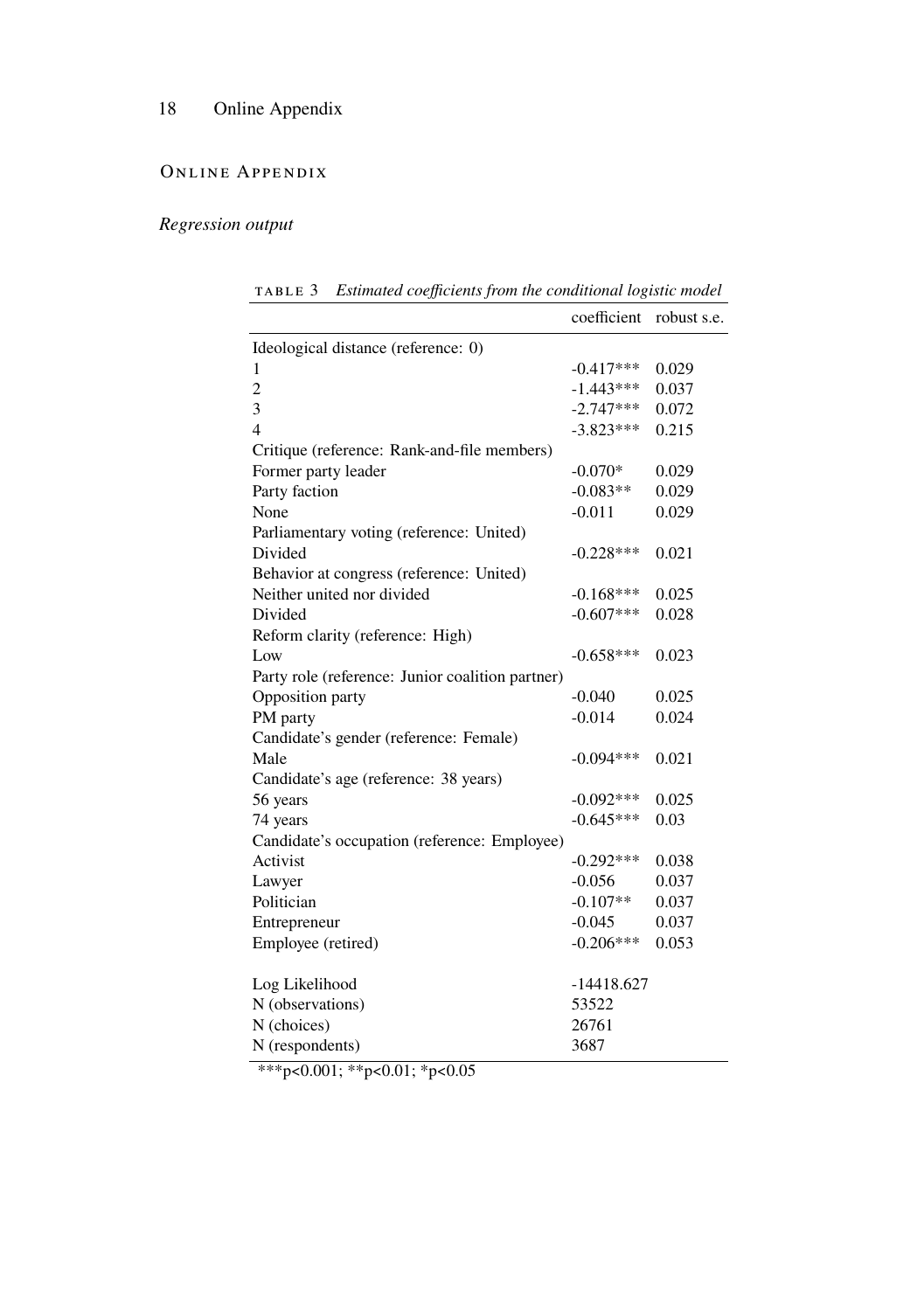

# *Robustness checks*

*Figure 4. Comparison of AMCE's from our approach using conditional logistic regression (clogit) to the approach using linear regression as implemented in Hainmueller, Hopkins, and Yamamoto (2014) (cjoint).*